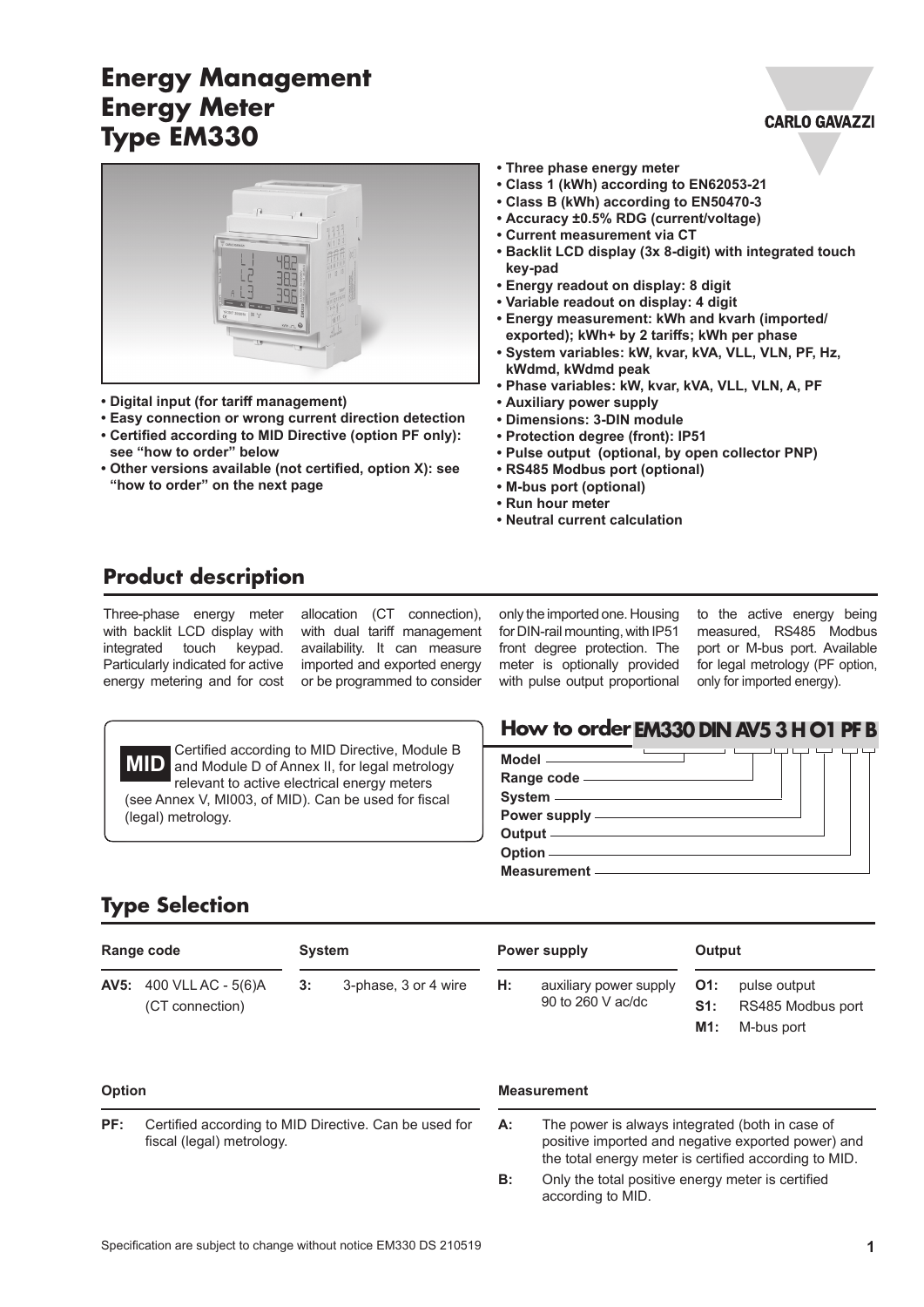

### **STANDARD**

Not certified according to MID Directive. Cannot be used for fiscal (legal) metrology.

### **How to order EM330 DIN AV5 3 H O1 X**

┑

 $\overline{L}$ 

**Model Range code System Power supply Output**

**Option**

### **Type Selection**

| Range code |                                                                                              | <b>System</b> |                                                                      | Power supply |                                                 | Output               |                                                 |
|------------|----------------------------------------------------------------------------------------------|---------------|----------------------------------------------------------------------|--------------|-------------------------------------------------|----------------------|-------------------------------------------------|
| AV5:       | 400 to 480 VLL ac -<br>5(6)A (CT connection)<br>230 to 277 VLN ac -<br>5(6)A (CT connection) | 3:            | 3-phase, $3$ - or 4-wire; $H$ :<br>2-phase 3-wire,<br>1-phase 2 wire |              | auxiliary power sup-<br>ply 100 to $240V$ ac/dc | O1:<br>$S1$ :<br>M1: | pulse output<br>RS485 Modbus port<br>M-bus port |

#### **Option**

**X:** none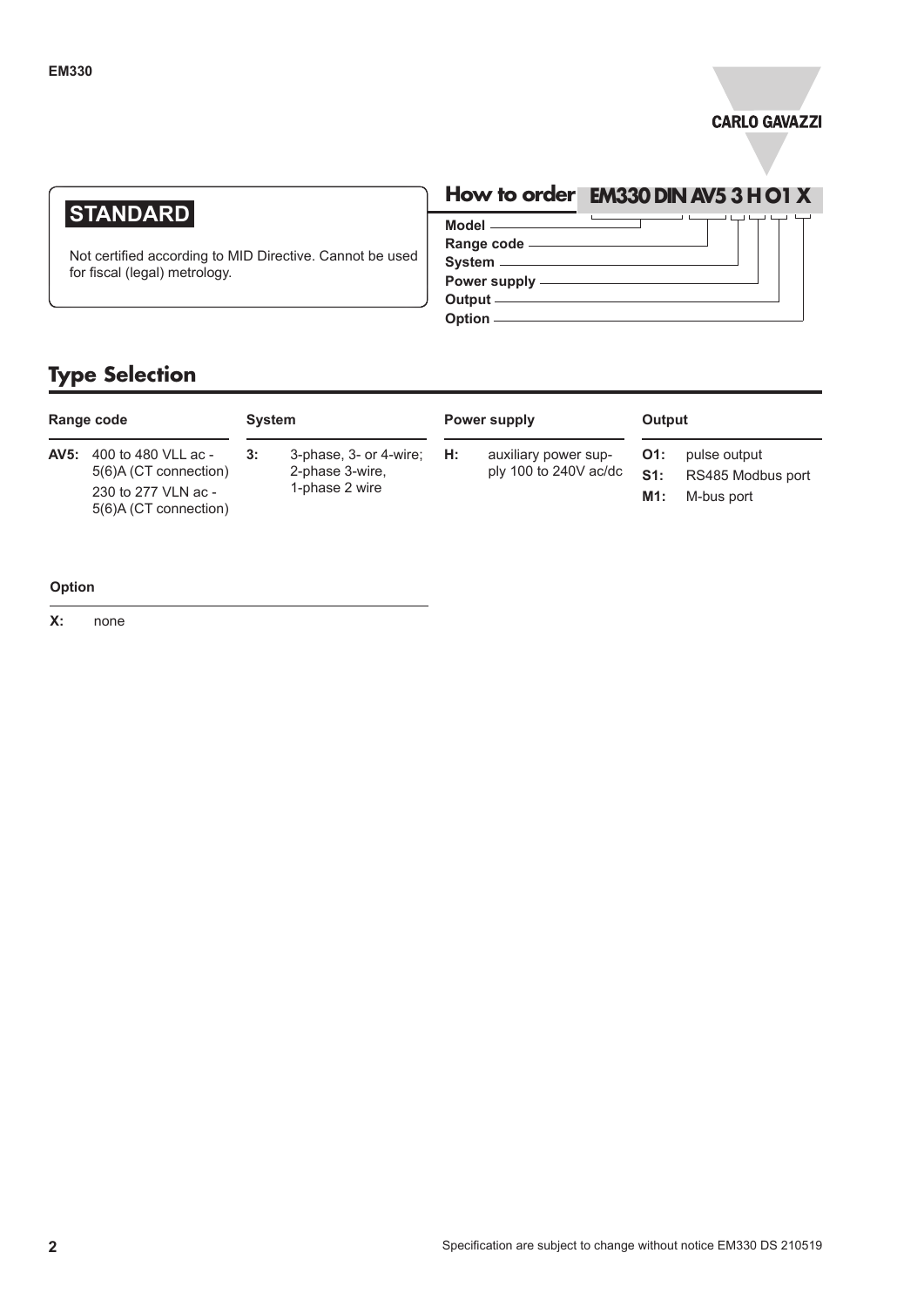# **Input specifications**

| <b>Rated Inputs</b>             |                                                  | <b>Temperature drift</b>          | $≤200$ ppm/°C                  |
|---------------------------------|--------------------------------------------------|-----------------------------------|--------------------------------|
| Current type                    | 3-phase loads, CT                                | <b>Sampling rate</b>              | 4096 samples/s @ 50Hz          |
|                                 | connection                                       |                                   | 4096 samples/s @ 60Hz          |
| Current range                   | $5(6)$ A                                         | Display and touch key-pad         |                                |
| Nominal voltage                 | AV5: 400 to 480 VLL ac                           | Type                              | Backlit LCD, 3 rows by         |
| Max CTxVT                       | AV5: 1000                                        |                                   | 8-digit each, h 7 mm           |
| <b>Accuracy</b>                 |                                                  | Read-out                          | Energy: 8 digit. Variables: 4  |
| (@25°C ±5°C, R.H. ≤60%,         |                                                  |                                   | digit                          |
| 45 to 65 Hz)                    |                                                  | Touch key                         | 3 (DOWN, Enter and UP).        |
|                                 | AV5: Imin=0.25A; In: 5A,                         | Max. and Min. indication          |                                |
|                                 | Imax: 6A; Un: 230 to 277<br>VLN (400 to 480 VLL) | Energies                          | Max. 99 999 999                |
| Current                         | From 0.04In to 0.2In:                            |                                   | Min. 0.01                      |
|                                 | $±(0.5%RDG+1DGT)$                                | Variables                         | Max. 9999                      |
|                                 | From 0.2In to Imax:                              |                                   | Min. 0.01                      |
|                                 | ±(0.5%RDG)                                       | <b>Memory</b>                     |                                |
| Phase-neutral voltage           | In the range Un: $\pm$ (0.5% RDG)                | Energy                            | 10^12 cycles. Energy value     |
| Phase-phase voltage             | In the range Un: ±(1% RDG)                       |                                   | is saved every time the less   |
| Frequency                       | Range: 45 to 65Hz.                               |                                   | significant digit increases.   |
| Active power                    | From 0.05 In to Imax,                            | Programming parameters            | 10^12 cycles. When a           |
|                                 | within Un range, PF=1:                           |                                   | parameter is modified, only    |
|                                 | $\pm$ (1% RDG)                                   |                                   | the relevant memory cell is    |
|                                 | From 0.1 In to Imax, within                      | <b>LEDs</b>                       | overwritten                    |
|                                 | Un range, PF=0.5L or 0.8C:                       |                                   |                                |
|                                 | $±(1\%$ RDG)                                     | Flashing red light pulses         | Proportional to the product    |
| Power factor                    | $\pm$ [0.001+1%(1.000 - "PF RDG")]               |                                   | of the CT and VT ratios        |
| Reactive power                  | From 0.05 In to Imax,                            | Weight (pulses/kWh) 1             | $> 700,1$ (CT x VT)            |
|                                 | within Un range, sinphì=1:                       | Weight (pulses/kWh) 10            | 70.1-700 (CT x VT)             |
|                                 | $\pm$ (2% RDG)                                   | Weight (pulses/kWh) 100           | $7.1 - 70$ (CT x VT)           |
|                                 | From 0.1 In to Imax, within                      |                                   |                                |
|                                 | Un range, sinphì=0.5L or                         | Weight (pulses/kWh) 1000          | $< 7.1$ (CT x VT)              |
|                                 | $0.8C: \pm (2\% \text{ RDG})$                    | Duration                          | 90 <sub>ms</sub>               |
| Energies                        |                                                  | Fix orange light                  | wrong current direction        |
| Active energy                   | Class 1 according to                             |                                   | (only with PFB option or       |
|                                 | EN62053-21 and MID                               |                                   | with "B" measurement           |
|                                 | Annex MI-003 Class B                             |                                   | selection in case of X         |
|                                 | (Class B (kWh) according                         |                                   | option)                        |
|                                 | to EN50470-3)                                    | <b>Current overloads</b>          |                                |
| Reactive energy                 | Class 2 according to                             | Continuous                        | 6A, @ 50Hz                     |
| Start-up current:               | EN62053-23<br>10mA                               | For 500ms                         | 5 <sub>ln</sub>                |
| Start-up voltage                | 90VLN                                            | <b>Voltage Overloads</b>          |                                |
| <b>Resolution</b>               | <b>Display</b>                                   | Continuous                        | 1.2 Un                         |
| Current                         | 0.1A                                             | For 500ms                         | $2$ Un                         |
| Voltage                         | 0.1V                                             | Input impedance                   |                                |
| Power                           | 0.01 kW or kvar                                  | 230VL-N                           | 1.2 Mohm                       |
| Frequency                       | $0.1$ Hz                                         | $5(6)$ A                          | < 0.072 VA per channel         |
| PF                              | 0.01                                             | <b>Wrong connection detection</b> | Installation guide to          |
| Energies (positive)             | 0.01 kWh or kvarh                                |                                   | indicate if connections are    |
| Energies (negative)             | 0.01 kWh or kvarh                                |                                   | correctly carried out. Can     |
|                                 | Serial communication                             |                                   | be disabled.                   |
| Current                         | 0.001A                                           | Phase sequence                    | Indicates if the phase         |
| Voltage                         | 0.1V                                             |                                   | sequence is not the correct    |
| Power                           | 0.1 W or var                                     |                                   | one (L1-L2-L3)                 |
| Frequency                       | $0.1$ Hz                                         | Correct current direction         | Indicates if the current       |
| PF                              | 0.001                                            |                                   | direction is not the right one |
| Energies (positive)             | 0.001 kWh or kvarh                               |                                   | (only with PFB option or       |
| Energies (negative)             | 0.001 kWh or kvarh                               |                                   | with type "B" measurement      |
| <b>Energy additional errors</b> |                                                  |                                   | selection in case of X         |
| Influence quantities            | According to EN62053-21                          |                                   | option).                       |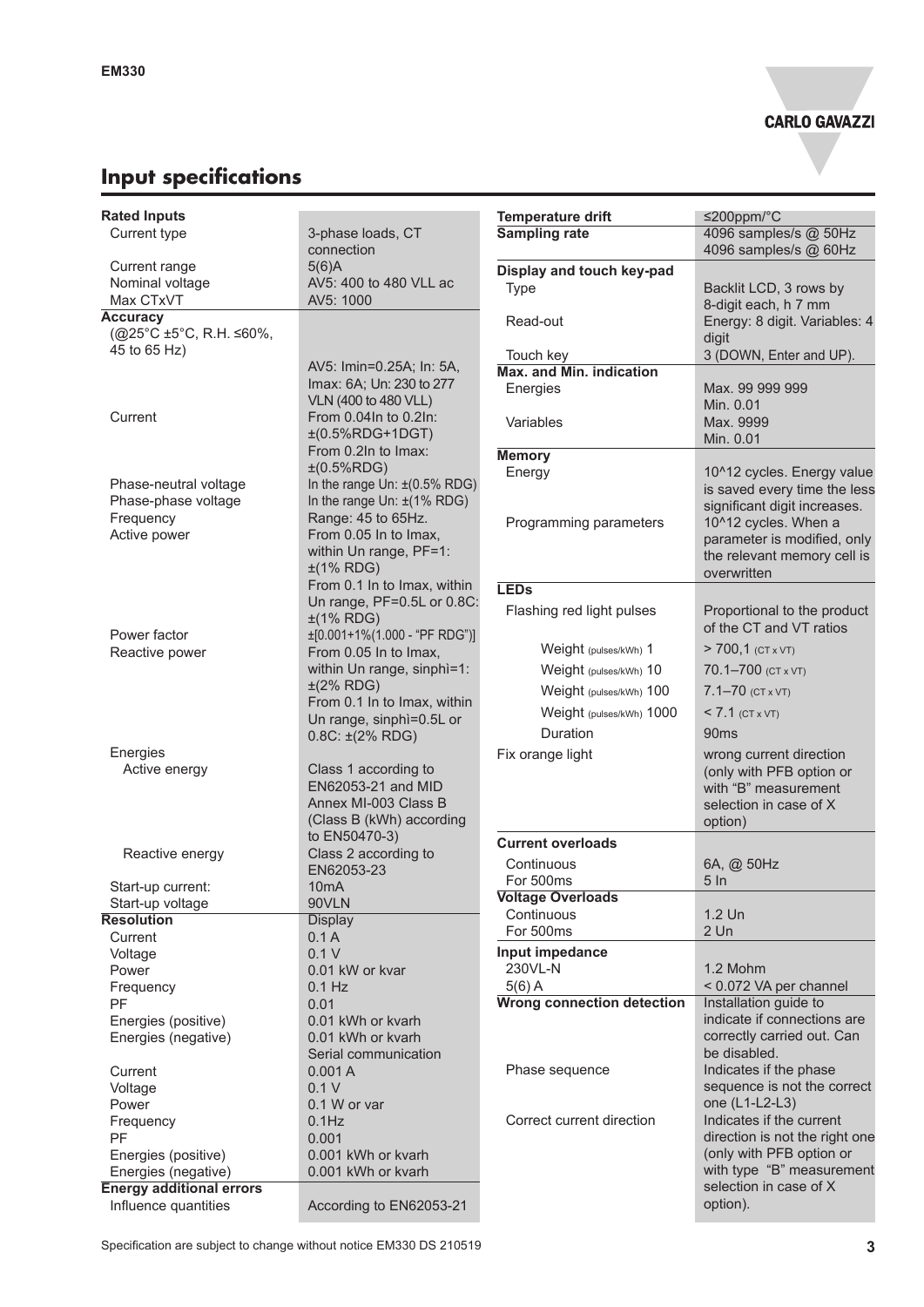

### **Input specifications (cont.)**

| Load conditions | The wrong connection<br>detection works in case of<br>loads with:<br>- PF $>0.766$ (<40°) if<br>inductive or PF>0.996 (<5°)<br>if capacitive<br>- a current at least equal to<br>10% rated current | are summed to increase<br>the total postive energy<br>totalizer (kWh+), while the<br>others increase the total<br>negative totalizer (kWh-).<br>Ex.<br>P L1= +2kW, P L2 . +2kW,<br>$P L3 = -3 kW$ |
|-----------------|----------------------------------------------------------------------------------------------------------------------------------------------------------------------------------------------------|---------------------------------------------------------------------------------------------------------------------------------------------------------------------------------------------------|
| Energy metering | in every measuring<br>interval the single phase<br>energies with positive sign                                                                                                                     | Integration time = 1 hour<br>$+kWh = (2+2) x1h = 4 kWh$<br>$-kWh = 3 \times 1h = 3kWh$                                                                                                            |

# **Digital input specifications**

| <b>Digital inputs</b><br><b>Function</b> | Free of voltage contact<br>Tariff management (switch | Contact resistance | $\leq$ 1 kohm, close contact<br>$\geq$ 100kohm, open contact |
|------------------------------------------|------------------------------------------------------|--------------------|--------------------------------------------------------------|
| Number of inputs                         | between t1-t2)                                       | Overload           | In case a voltage is<br>erroneously applied to the           |
| Contact measurement voltage 5 V          |                                                      |                    | digital input, the input is not                              |
| Input impedance                          | 1kohm                                                |                    | damaged up to 30 V ac/dc.                                    |

# **Output specifications**

| <b>RS485 serial port</b>          | RS485 by screw                                                                                                         | Meters in the M-bus network | 250                                                                                          |
|-----------------------------------|------------------------------------------------------------------------------------------------------------------------|-----------------------------|----------------------------------------------------------------------------------------------|
|                                   | connection.                                                                                                            | Primary address             | Selectable                                                                                   |
| Function                          | For communication<br>of measured data,                                                                                 | Secondary address           | Univocally defined in each<br>unit                                                           |
| Protocol                          | programming parameters<br>ModBus RTU (slave                                                                            | Identification number range | from 9000 0000 to 9999<br>9999                                                               |
| <b>Baud</b> rate                  | function)<br>9.6, 19.2, 38.4, 57.6, 115.2<br>kbaud,                                                                    | Other                       | Available functions: wild<br>card, header, initialisation<br>SND NKE, and req udr            |
| Data format<br>Address            | even or no parity,<br>1 to 247 (default: 01)                                                                           |                             | management. Management<br>of primary address<br>modification via M-bus and                   |
| Driver input capability           | 1/8 unit load. Maximum 247<br>devices on the<br>same bus.                                                              |                             | reset of partial energy via<br>M-bus available.                                              |
| Data refresh time<br>Read command | 1sec<br>50 words available in 1                                                                                        |                             | VIF, VIFE, DIF and DIFE:<br>see protocoll                                                    |
|                                   | read command                                                                                                           | <b>Static output</b>        |                                                                                              |
| Rx/Tx indication                  | Rx segment on display<br>is shown when a valid<br>Modbus command is sent                                               | Purpose                     | For pulse output<br>proportional to the active<br>energy (kWh)                               |
|                                   | to that specific meter<br>Tx segment on display<br>is shown when a valid<br>Modbus reply is sent back<br>to the master | Pulse rate                  | Selectable in multiple of<br>100<br>Max 500 or 1500 kWh<br>according to pulse ON<br>duration |
| M-bus port                        | M-bus by screw<br>connection.                                                                                          |                             | Note: max CTxVT x pulse<br>ratio 20000 (e.g.: if pulse                                       |
| <b>Function</b>                   | For communication of<br>measured data                                                                                  |                             | ratio is set to 1000, CTxVT<br>$max = 20$                                                    |
| Protocol                          | M-bus according to<br>EN13757-1                                                                                        |                             |                                                                                              |
| Baud rate                         | 0.3, 2.4, 9.6 kbaud                                                                                                    |                             |                                                                                              |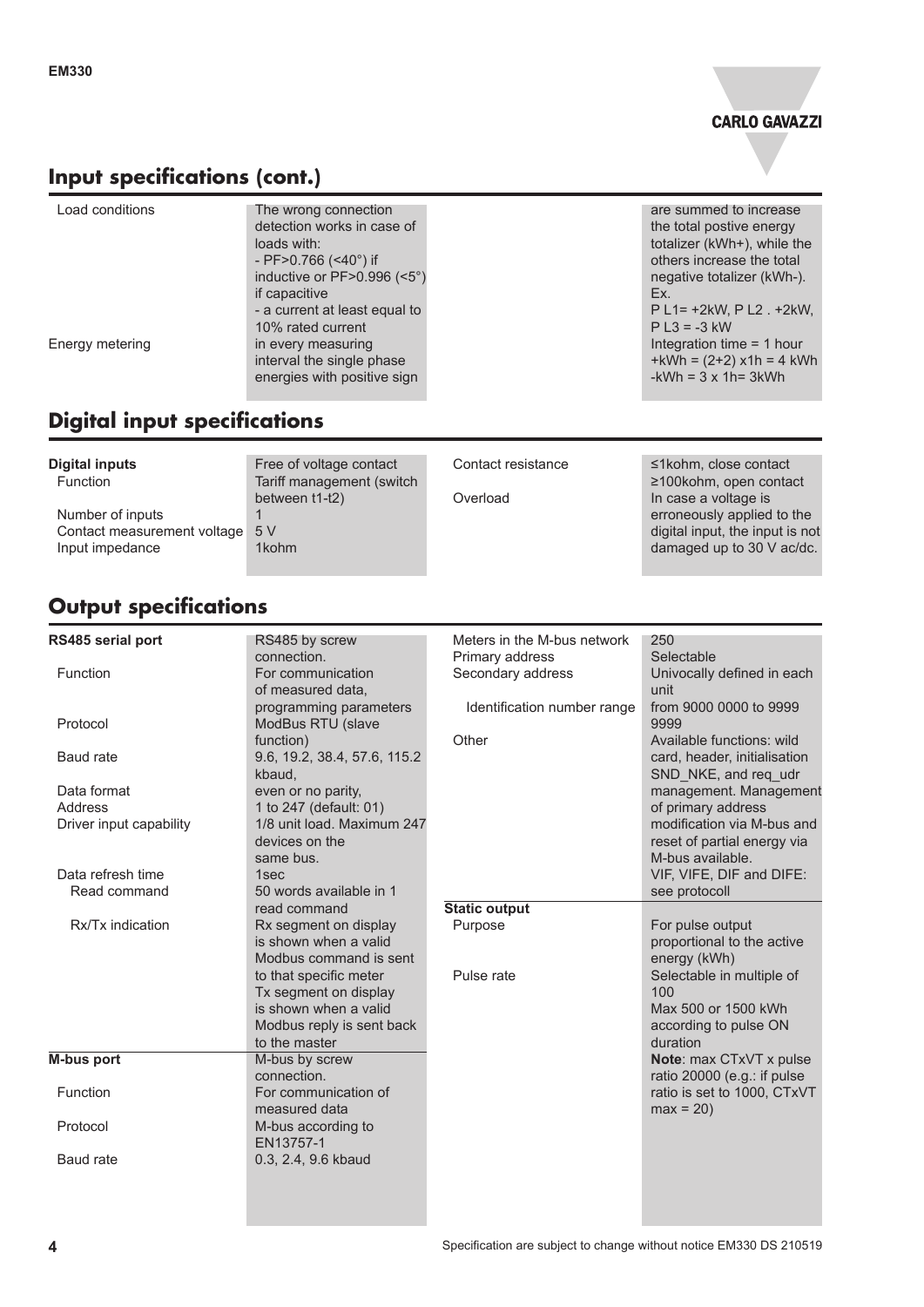# **Output specifications**

|                                                                                                                                                 | <b>Note 2:</b> in MID models, the<br>pulse rate is automatically                       | Pulse ON duration   | Selectable: 30 ms or 100 ms<br>according to EN62052-31                                   |
|-------------------------------------------------------------------------------------------------------------------------------------------------|----------------------------------------------------------------------------------------|---------------------|------------------------------------------------------------------------------------------|
| Weight (pulses/kWh) 1<br>Weight (pulses/kWh) 10<br>Weight (pulses/kWh) $100$ $7.1 - 70$ (CT x VT)<br>Weight (pulses/kWh) $1000 < 7.1$ (CT x VT) | set according to CT x VT<br>ratio:<br>$> 700.1$ (CT x VT)<br>70.1-700 $(CT \times VT)$ | Output type<br>Load | Open collector PNP<br>$V_{\text{ON}}$ 1 V dc max. 100mA<br>$V_{\text{OFF}}$ 80 V dc max. |
|                                                                                                                                                 |                                                                                        |                     |                                                                                          |

# **General specifications**

| <b>Operating temperature</b>                                     | -25 to +65 °C (-13 to 149°<br>F), indoor, (R.H. from 0 to<br>90% non-condensing @<br>$40^{\circ}$ C) | <b>Standard compliance</b><br>Safety<br>Metrology<br><b>Approvals</b> | EN62052-11<br>EN62053-21, EN50470-3<br>CE, MID (PF option only),                                                        |
|------------------------------------------------------------------|------------------------------------------------------------------------------------------------------|-----------------------------------------------------------------------|-------------------------------------------------------------------------------------------------------------------------|
| <b>Storage temperature</b>                                       | -30°C to +80°C (-22 to<br>176° F) (R.H. < 90% non<br>condensing @ 40°C)                              | <b>Connections</b><br>Cable cross-section area                        | cULus (UL61010-1)<br>Voltage inputs: max. 4                                                                             |
| <b>Overvoltage category</b>                                      | Cat. III                                                                                             |                                                                       | mm <sup>2</sup> , min. 1 mm <sup>2</sup> with/<br>without metallic cable                                                |
| Insulation (for 1 minute)                                        | 4000 V ac RMS between<br>measuring inputs and<br>digital/serial output (see<br>table) 4000 V ac RMS  | Other terminals                                                       | ferrule; Max. screw<br>tightening torque: 0.6 Nm<br>1.5 mm <sup>2</sup> , Min./Max. screws<br>tightening torque: 0.4 Nm |
| <b>Dielectric strength</b>                                       | 4000 V ac RMS for 1<br>minute                                                                        | <b>Housing</b><br>Dimensions (WxHxD)                                  | 54 x 90 x 63 mm                                                                                                         |
| <b>EMC</b><br>Electrostatic discharges<br>Immunity to irradiated | According to EN62052-11<br>15kV air discharge;                                                       | Material<br>Sealing covers                                            | Noryl, self-extinguishing:<br><b>UL 94 V-0</b><br>Included                                                              |
| electromagnetic fields                                           | Test with current: 10V/m                                                                             | <b>Mounting</b>                                                       | DIN-rail                                                                                                                |
| Electromagnetic fields                                           | from 80 to 2000MHz;<br>Test without any current:<br>30V/m from 80 to                                 | <b>Protection degree</b><br>Front<br><b>Screw terminals</b>           | <b>IP51</b><br>IP20                                                                                                     |
| <b>Burst</b>                                                     | 2000MHz;<br>On current and voltage<br>measuring inputs circuit:<br>4kV                               | Weight                                                                | Approx. 240 g (packing<br>included)                                                                                     |
| Immunity to conducted<br>disturbances                            | 10V/m from 150KHz to<br>80MHz                                                                        |                                                                       |                                                                                                                         |
| Surge                                                            | On current and voltage<br>measuring inputs circuit:<br>$4kV$ ;                                       |                                                                       |                                                                                                                         |
| Radio frequency                                                  | According to CISPR 22                                                                                |                                                                       |                                                                                                                         |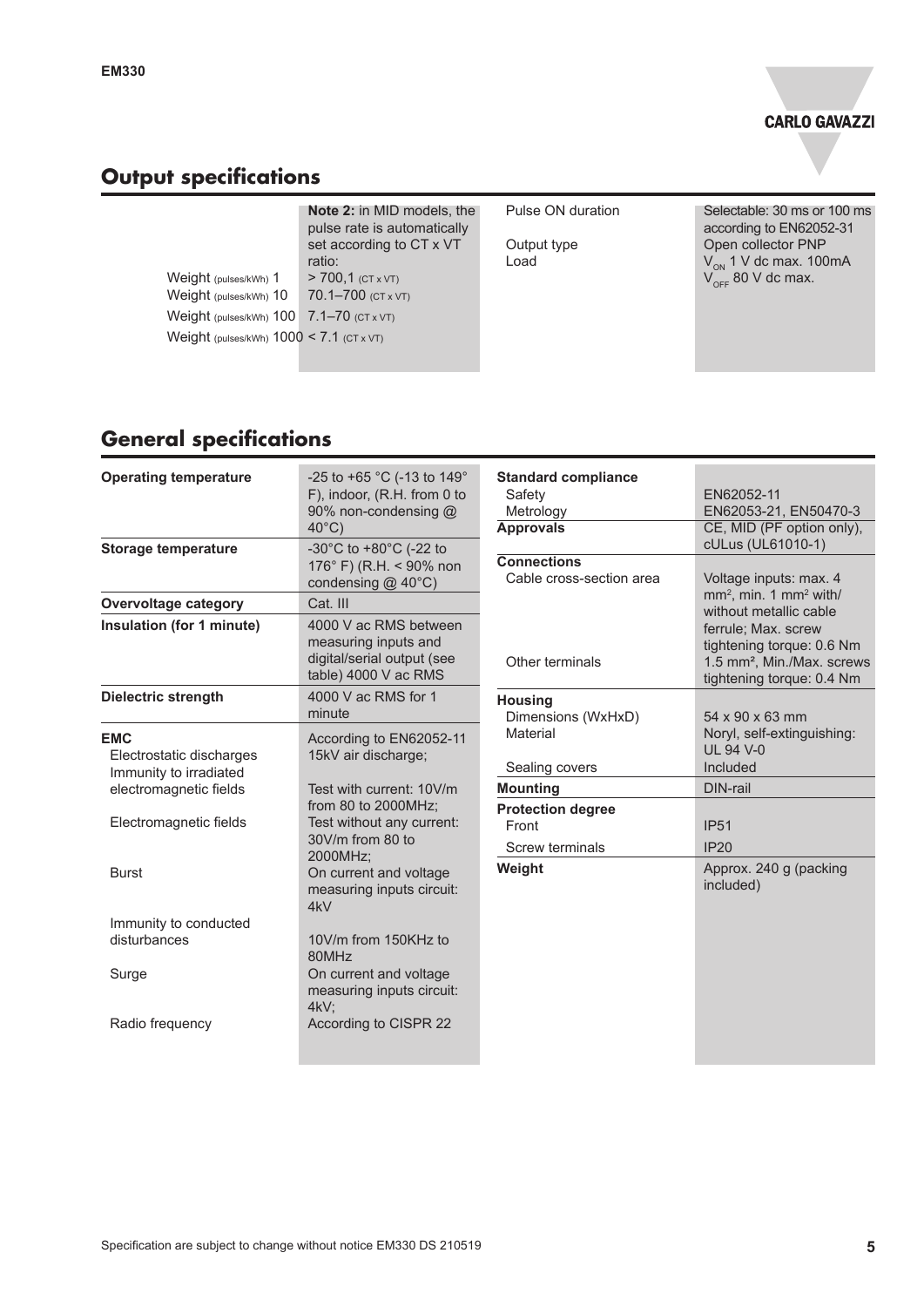

### **Power supply specifications**

**Auxiliary power supply** H: 100 to 240 V ac/dc **Power consumption** ≤ 1W, ≤ 8VA

### **Insulation (for 1 minute) between inputs and outputs**

|                          | <b>Measuring input</b> | <b>Digital or serial output</b> | Digital input |
|--------------------------|------------------------|---------------------------------|---------------|
| Measuring input          | $\sim$                 | 4 kV                            | 4 kV          |
| Digital or serial output | 4 kV                   |                                 | $0$ kV        |
| Digital input            | 4 kV                   | $0$ kV                          | -             |

### **Accuracy (according to EN50470-3 and EN62053-23)**



**kWh,** accuracy (RDG) depending on the current

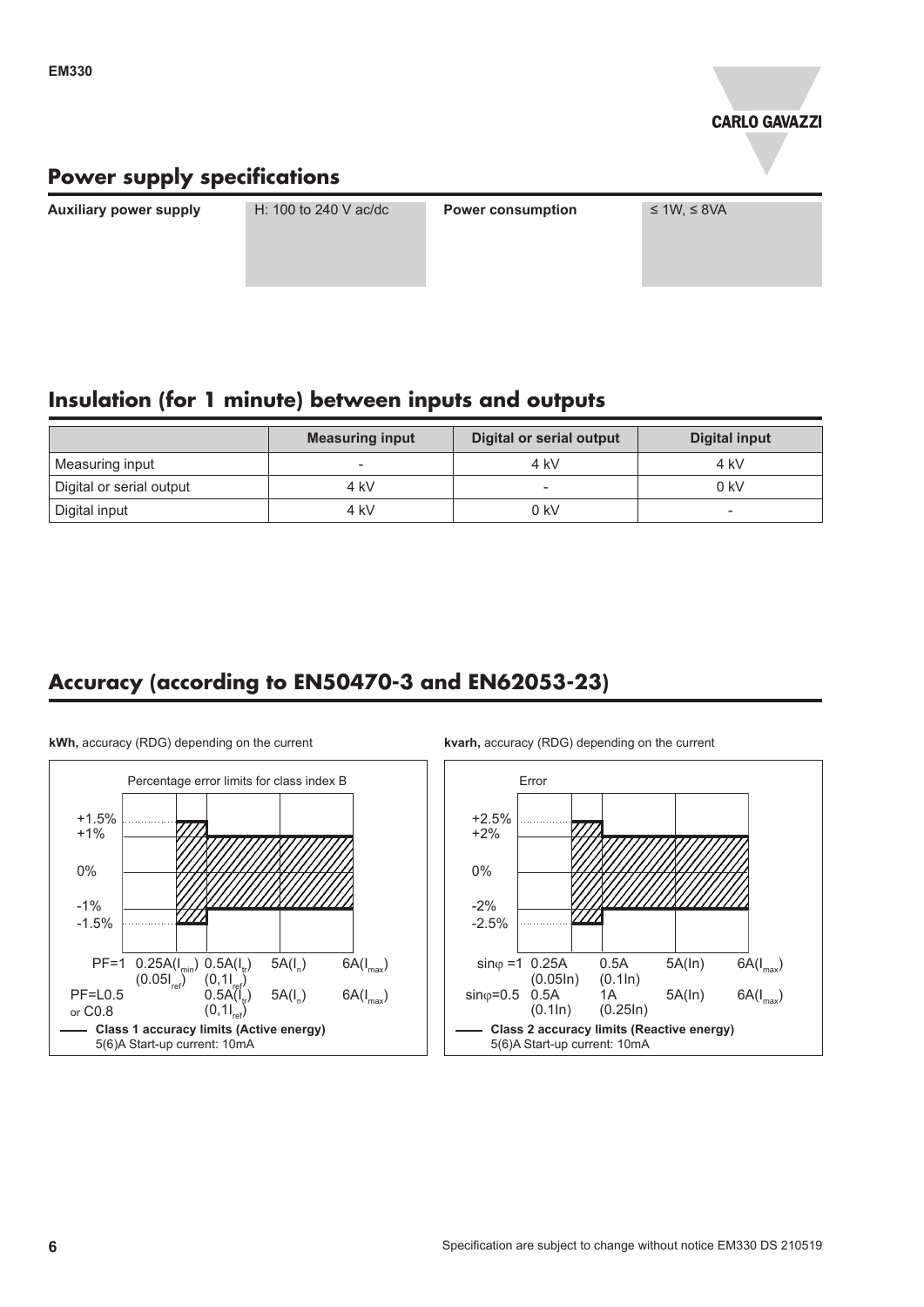# **Display pages**

| $1st$ row            | $2nd$ row             | 3rd row               | "Full"<br>mode            | "Easy"<br>mode            | <b>Note</b>                                                                                                                                               |
|----------------------|-----------------------|-----------------------|---------------------------|---------------------------|-----------------------------------------------------------------------------------------------------------------------------------------------------------|
| kWh+<br>(imported)   |                       | kW<br>system          | X                         | $\times$                  | In case of Measurement set to "A", total energy without considering the<br>current direction.                                                             |
| kWh-<br>(exported)   |                       | kW<br>system          | $\times$                  | $\times$                  | Only with Measurement set to "B"                                                                                                                          |
| kWh+<br>(imported)   |                       | VL-L<br>system        | $\mathsf X$               | $\boldsymbol{\mathsf{X}}$ |                                                                                                                                                           |
| kWh+<br>(imported)   |                       | $V L-N$<br>system     | $\mathsf X$               | $\boldsymbol{\mathsf{X}}$ |                                                                                                                                                           |
| kWh+<br>(imported)   |                       | PF<br>system          | $\mathsf X$               |                           |                                                                                                                                                           |
| kWh+<br>(imported)   |                       | Hz                    | $\mathsf X$               |                           |                                                                                                                                                           |
| kvarh+<br>(imported) |                       | Kvar<br>system        | $\mathsf X$               | $\times$                  | In case of Measurement set to "A": total positive reactive energy<br>without considering the current direction.                                           |
| kvarh-<br>(exported) |                       | Kvar<br>system        | $\times$                  | $\times$                  | Only with Measurement set to "B"                                                                                                                          |
| kWh+<br>(imported)   |                       | <b>kVA</b><br>system  | $\mathsf X$               |                           |                                                                                                                                                           |
| kWh+<br>(imported)   | kWdmd<br>peak         | kWdmd                 | $\mathsf X$               |                           |                                                                                                                                                           |
| kWh (t1)             | " $t1$ "              | kW<br>system          | $\times$                  | $\times$                  | Only relevant to kWh+, with Tariff menu set to ON.                                                                                                        |
| kWh (t2)             | " $t2$ "              | kW<br>system          | $\mathsf X$               | $\mathsf{X}$              | Only relevant to kWh+, with Tariff menu set to ON.                                                                                                        |
| kWh L1               | kWh L2                | kWh L3                | $\times$                  |                           | In case of Measurement set to "A", total energy without considering<br>the current direction. In case of Measurement set to "B", only imported<br>energy. |
| kVA L1               | kVA L2                | kVA L3                | X                         |                           |                                                                                                                                                           |
| kvar L1              | kvar L <sub>2</sub>   | kvar L3               | $\mathsf X$               |                           |                                                                                                                                                           |
| PF <sub>L1</sub>     | PF L <sub>2</sub>     | PF L3                 | $\mathsf X$               |                           |                                                                                                                                                           |
| $V L1-N$             | $V$ L <sub>2</sub> -N | $V$ L3-N              | X                         |                           |                                                                                                                                                           |
| $V L1-2$             | $V$ L <sub>2</sub> -3 | $V$ L <sub>3</sub> -1 | $\times$                  |                           |                                                                                                                                                           |
| run hour<br>meter    |                       | An                    | $\times$                  |                           |                                                                                                                                                           |
| AL1                  | A L <sub>2</sub>      | AL3                   | $\boldsymbol{\mathsf{X}}$ | X                         |                                                                                                                                                           |
| kW <sub>L1</sub>     | kW <sub>L2</sub>      | kW <sub>L3</sub>      | $\times$                  |                           |                                                                                                                                                           |

X= available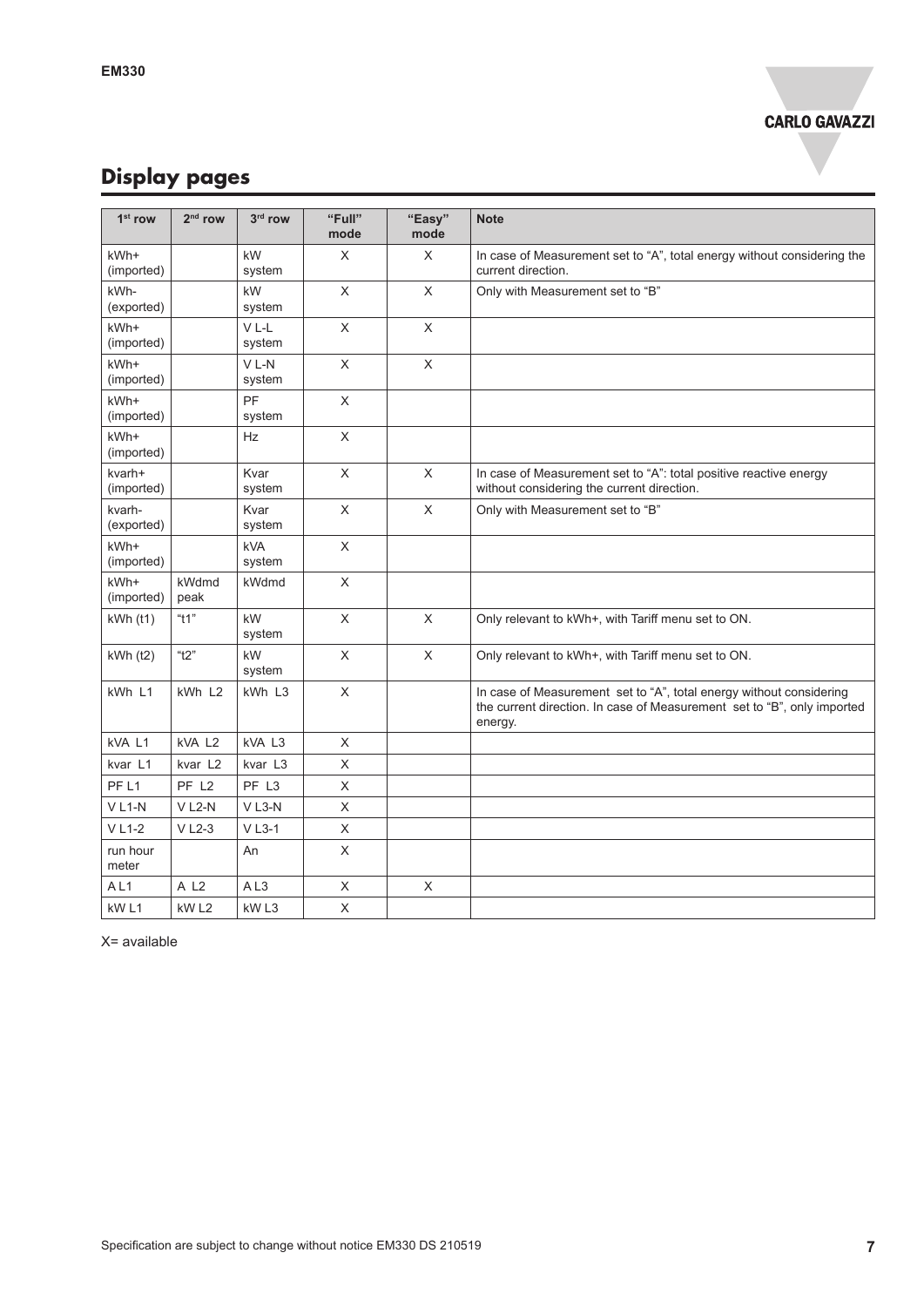

# **Additional available information on the display**

| Page              | <b>Display</b>                | <b>Description</b>                                                                                     |
|-------------------|-------------------------------|--------------------------------------------------------------------------------------------------------|
| Info 1            | YEAr (2015)                   | Year of production                                                                                     |
| Info 2            | SErIAL n (dddnnnA)            | Serial number (ddd= day of the year; nnn=progressive number; A=<br>production line, internal use only) |
| Info <sub>3</sub> | rEVISIon (A.01)               | Firmware revision                                                                                      |
| Info $4$          | PuLS LEd                      | Pulse rate of front LED (pulse/kWh)                                                                    |
| P <sub>3</sub>    | <b>SYStEM</b>                 | System type                                                                                            |
| P <sub>4</sub>    | CT ratio                      | current transformer ratio                                                                              |
| P <sub>5</sub>    | VT ratio                      | voltage transformer ratio                                                                              |
| P <sub>6</sub>    | MEASurE (only X option)       | Measurement type                                                                                       |
| P7                | <b>InStALL</b>                | Wrong connection detection function                                                                    |
| P <sub>8</sub>    | P Int                         | Integration time for Wdmd calculation                                                                  |
| P <sub>9</sub>    | ModE                          | Set of variables on display                                                                            |
| P <sub>10</sub>   | tArIFF                        | Tariff enabling (and current tariff if enabled)                                                        |
| P <sub>11</sub>   | HoME (only X option)          | Selected home page                                                                                     |
| P <sub>12-1</sub> | PuLSE (O1 option)             | Selection of pulse ON duration of output                                                               |
| P <sub>12-2</sub> | PuLrAtE (O1 option)           | Selection of the pulse rate of output                                                                  |
| P <sub>13</sub>   | Prl Add (M1 option)           | M-bus primary address                                                                                  |
| P <sub>14</sub>   | <b>AddrESS</b><br>(S1 option) | Modbus serial address                                                                                  |
| P <sub>15</sub>   | bAud (M1 or S1)               | M-bus or Modbus baud rate                                                                              |
| P <sub>16-1</sub> | PArltY (S1)                   | Modbus parity                                                                                          |
| P <sub>16-2</sub> | StoP blt (S1)                 | Stop bit (in case of No parity only)                                                                   |
| Info 5            | Secondary address (M1)        | M-bus secondary address                                                                                |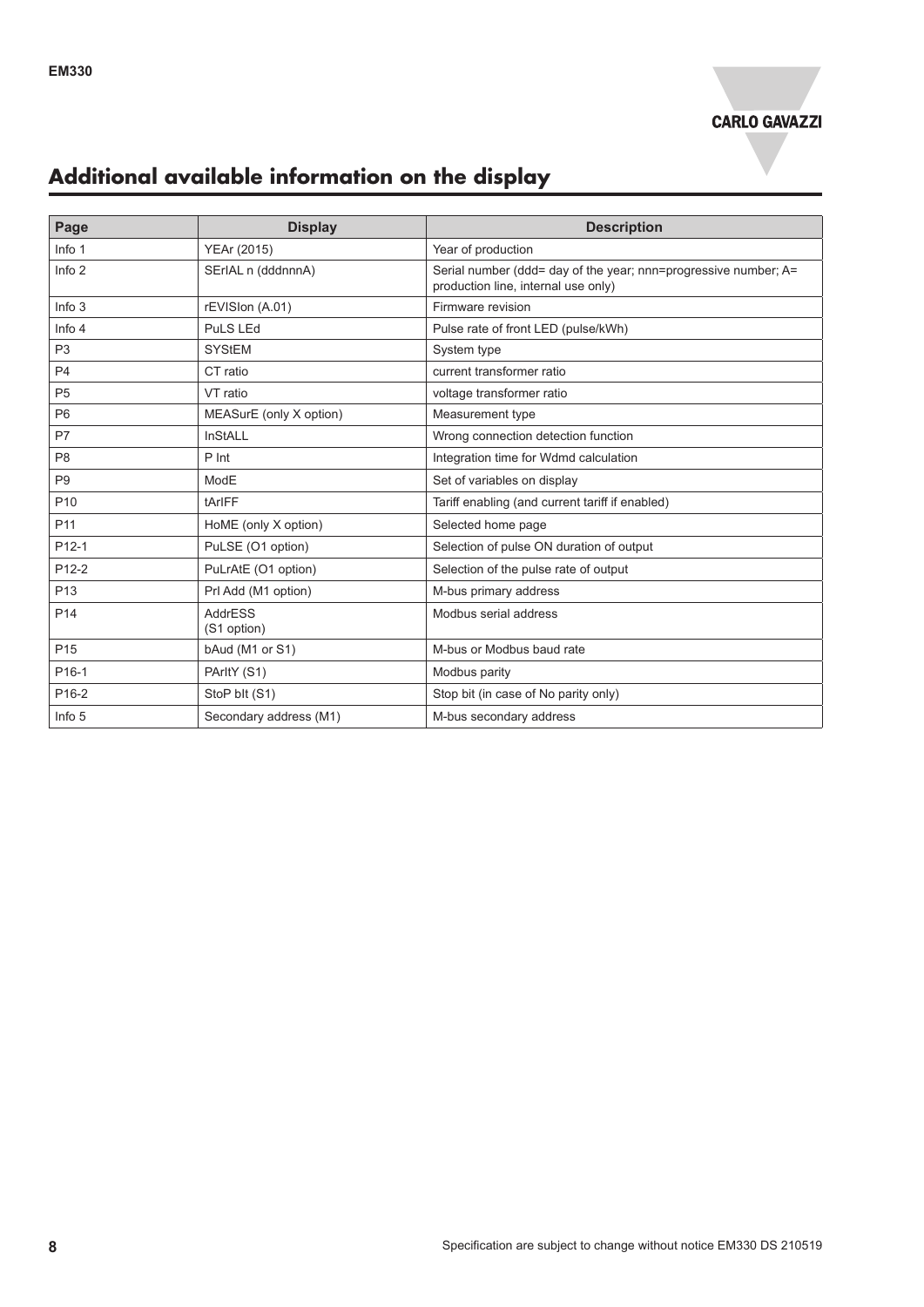### **Wiring diagrams**









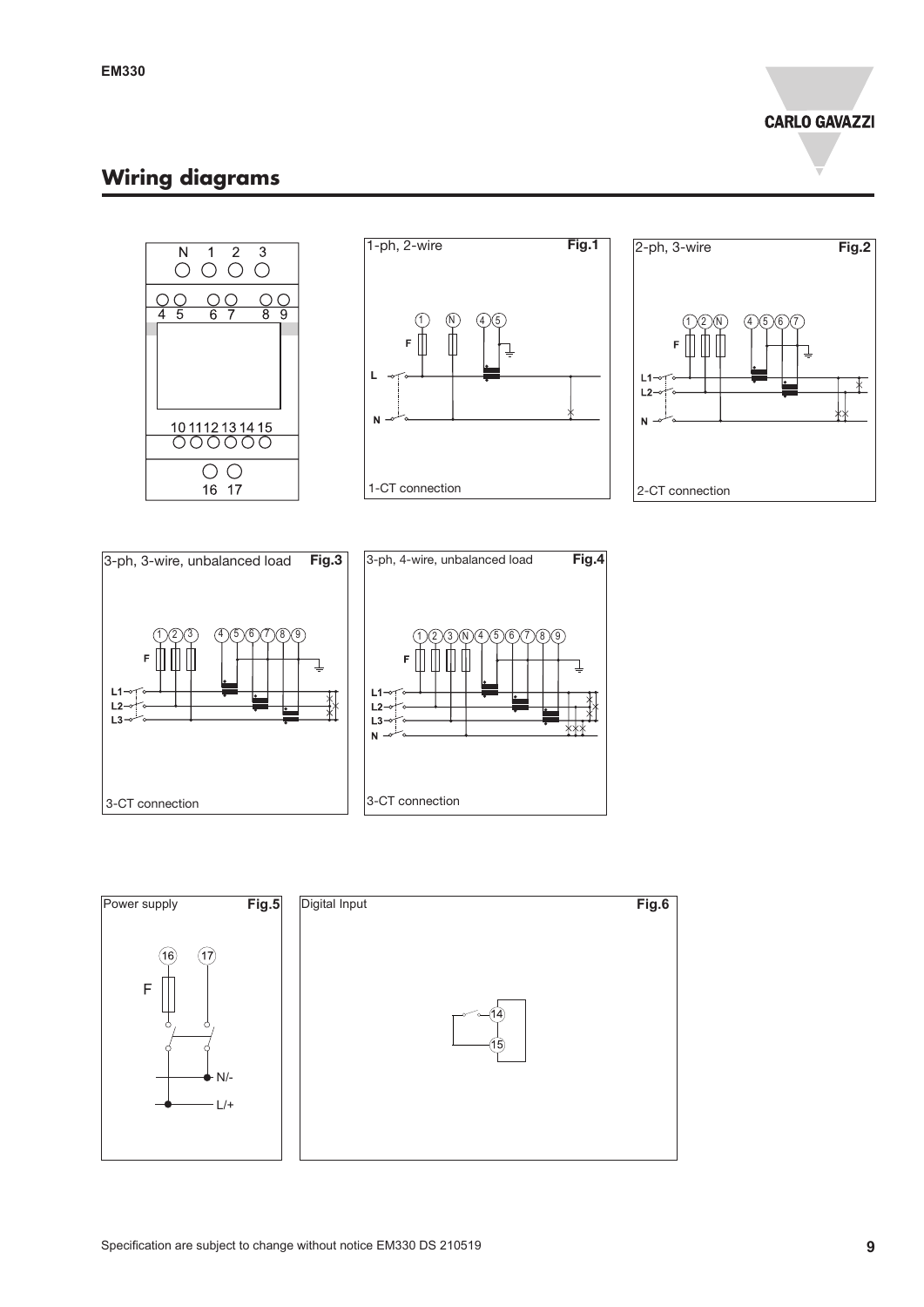### **Wiring diagrams (cont.)**